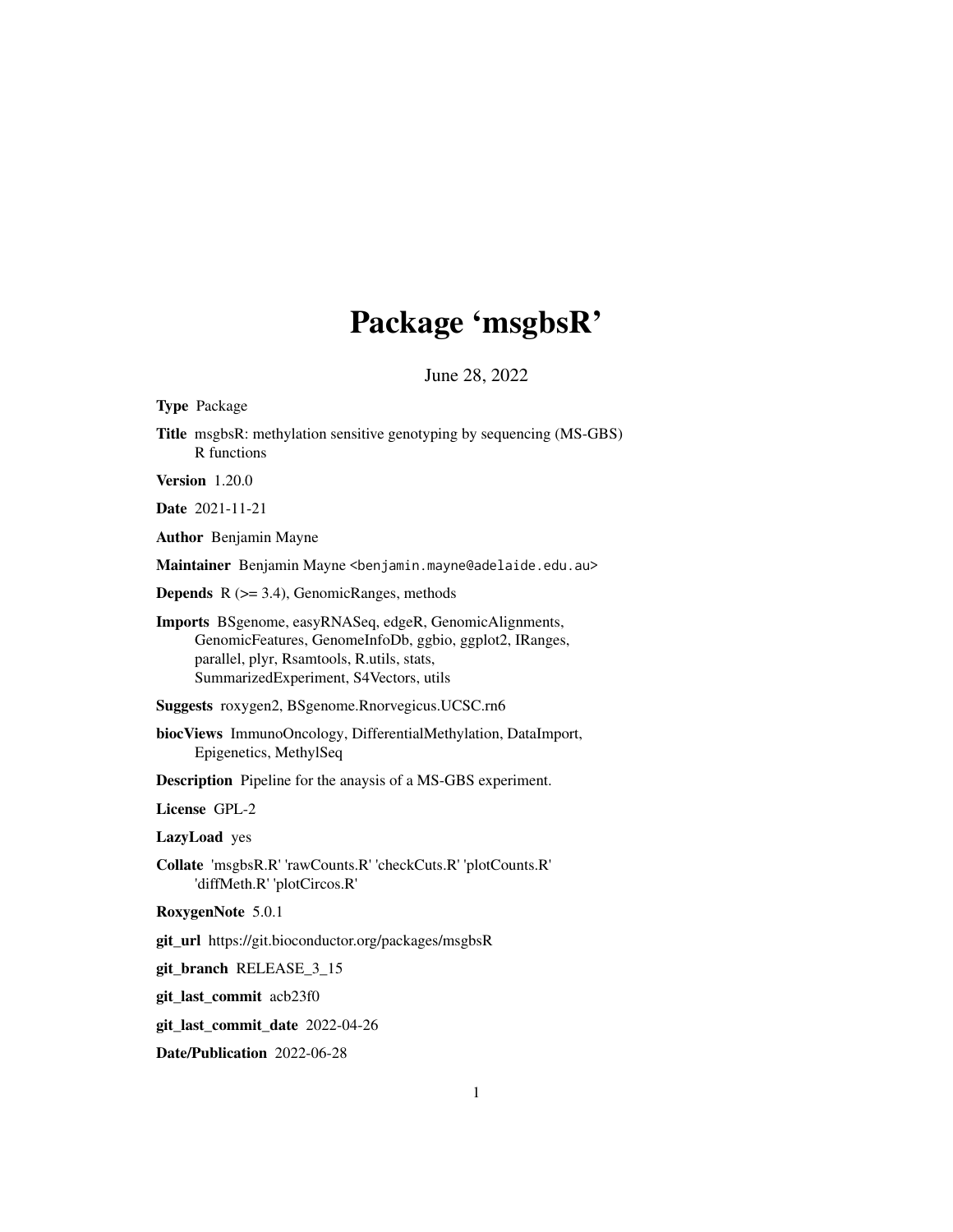### <span id="page-1-0"></span>R topics documented:

| Index |  |  |  |  |  |  |  |  |  |  |  |  |  |  | 9 |
|-------|--|--|--|--|--|--|--|--|--|--|--|--|--|--|---|

```
checkCuts checkCuts
```
#### Description

Determines the sequence around a cut site using a fasta file or BSgenome

### Usage

```
checkCuts(cutSites, genome, fasta = FALSE, seq)
```
#### Arguments

| cutSites | A GRanges object containing the locations of the cut sites to be checked for se-<br>quence match. The names of the correct cut sites will be returned as a GRanges<br>object. |
|----------|-------------------------------------------------------------------------------------------------------------------------------------------------------------------------------|
| genome   | The path to a fasta file or a BS genome object to check for genomic sequences.                                                                                                |
| fasta    | TRUE if a fasta file has been supplied. Default = FALSE                                                                                                                       |
| seq      | The desired recognition sequence that the enzyme should have cut.                                                                                                             |

#### Value

A GRanges object containing the names of the sites that had the correct sequence.

#### Author(s)

Benjamin Mayne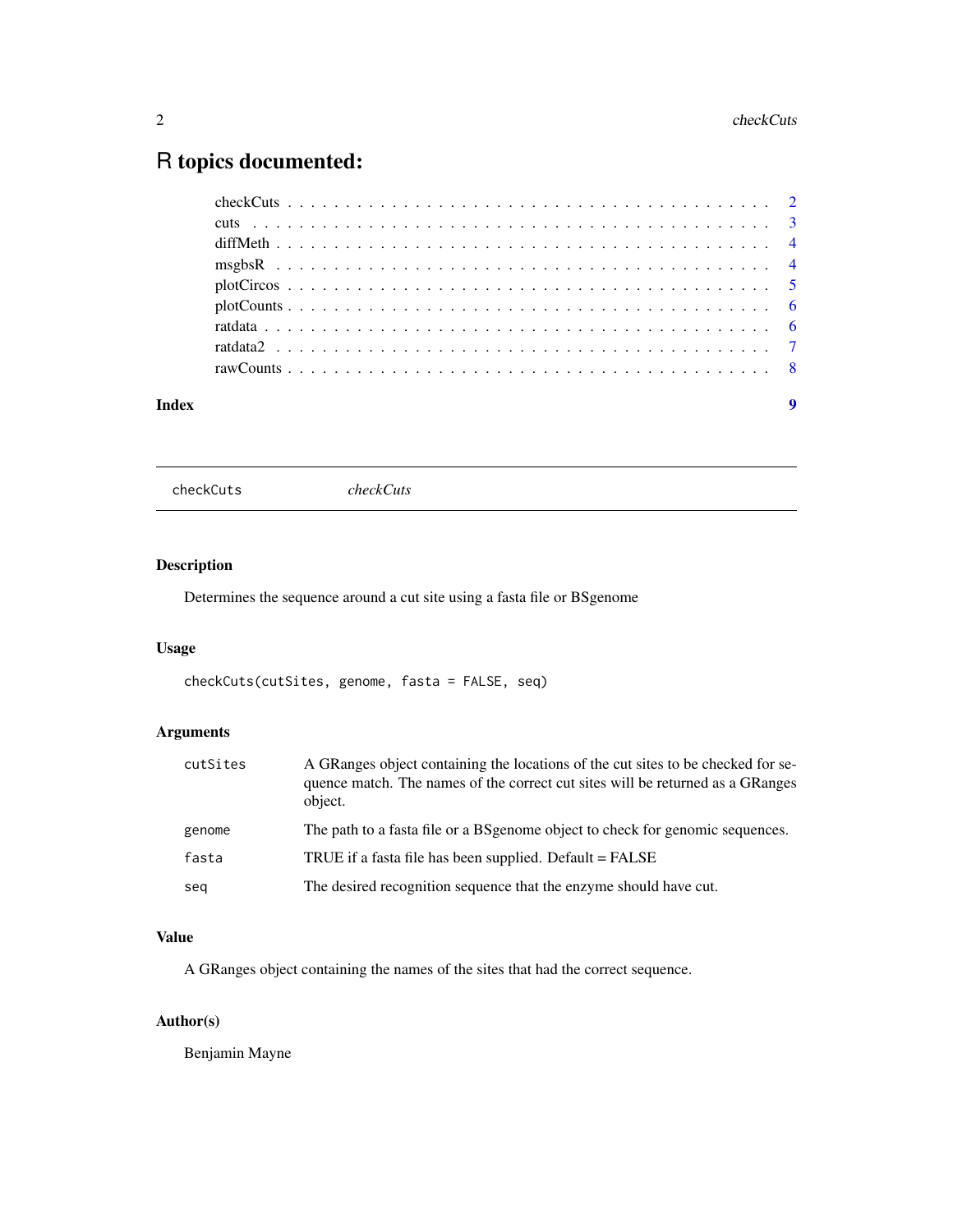<span id="page-2-0"></span>cuts 3

#### Examples

```
library(GenomicRanges)
library(SummarizedExperiment)
library(BSgenome.Rnorvegicus.UCSC.rn6)
# Load the positions of possible MspI cut sites
data(ratdata)
# Extract the cut sites
cutSites <- rowRanges(ratdata)
# Adjust the cut sites to overlap recognition site on each strand
start(cutSites) <- ifelse(test = strand(cutSites) == '+',
                         yes = start(cutStes) - 1, no = start(cutStes) - 2)end(cutSites) <- ifelse(test = strand(cutSites) == '+',
                       yes = end(cutStes) + 2, no = end(cutSites) + 1)
correctCuts <- checkCuts(cutSites = cutSites, genome = "rn6", seq = "CCGG")
```
cuts *A GRanges object of differentially methylated MspI cut sites on chromosome 20 in Rat from a MS-GBS experiment.*

#### Description

The GRanges object was created from a list of differentially methylated cut sites from a MS-GBS experiment between two groups of rats that were fed either a control diet or a high fat diet.

#### Usage

data(cuts)

#### Format

A GRanges object of length 10.

#### Details

• Positions of MspI cut sites differentially methylated in the prostate on chromosome 20 in Rats.

The data set contains 10 differentially methylated sites in the prostate between rats fed a control or high fat diet.

#### Value

A GRanges object of length 10.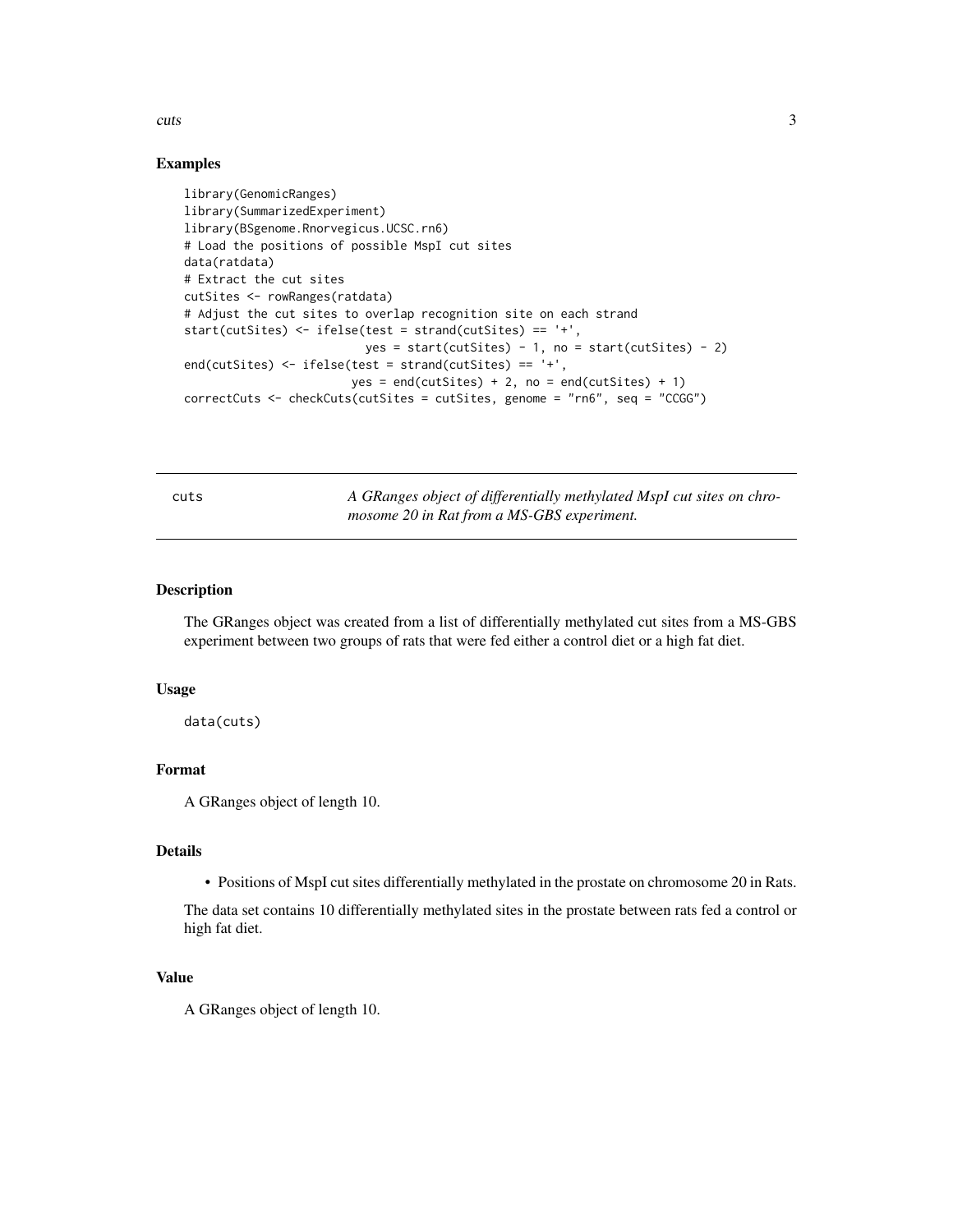<span id="page-3-0"></span>diffMeth *diffMeth*

#### Description

Determines differential methylated sites from a RangedSummarizedExperiment

#### Usage

```
diffMeth(se, cateogory, condition1, condition2,
                 block = NULL, cpmThreshold, thresholdSamples)
```
#### Arguments

| se.              | A Ranged Summarized Experiment containing meta data of the samples.                                                         |
|------------------|-----------------------------------------------------------------------------------------------------------------------------|
| cateogory        | The heading name in the sample data to be tested for differential methylation.                                              |
| condition1       | The reference group within the cateogory.                                                                                   |
| condition2       | The experimental group within the cateogory.                                                                                |
| block            | The heading name in the sample data if differential methylation is to be tested<br>with a blocking factor. Default is NULL. |
| cpmThreshold     | Counts per million threshold of read counts to be filtered out of the analysis.                                             |
| thresholdSamples |                                                                                                                             |
|                  | Minimum number of samples to contain the counts per million threshold.                                                      |

#### Value

A data frame containing which cut sites that are differenitally methylated.

#### Author(s)

Benjamin Mayne

#### Examples

```
# Load data
data(ratdata2)
top <- diffMeth(se = ratdata2, cateogory = "Group",
       condition1 = "Control", condition2 = "Experimental",
       cpmThreshold = 1, thresholdSamples = 1)
```

```
msgbsR msgbsR
```
#### Description

msgbsR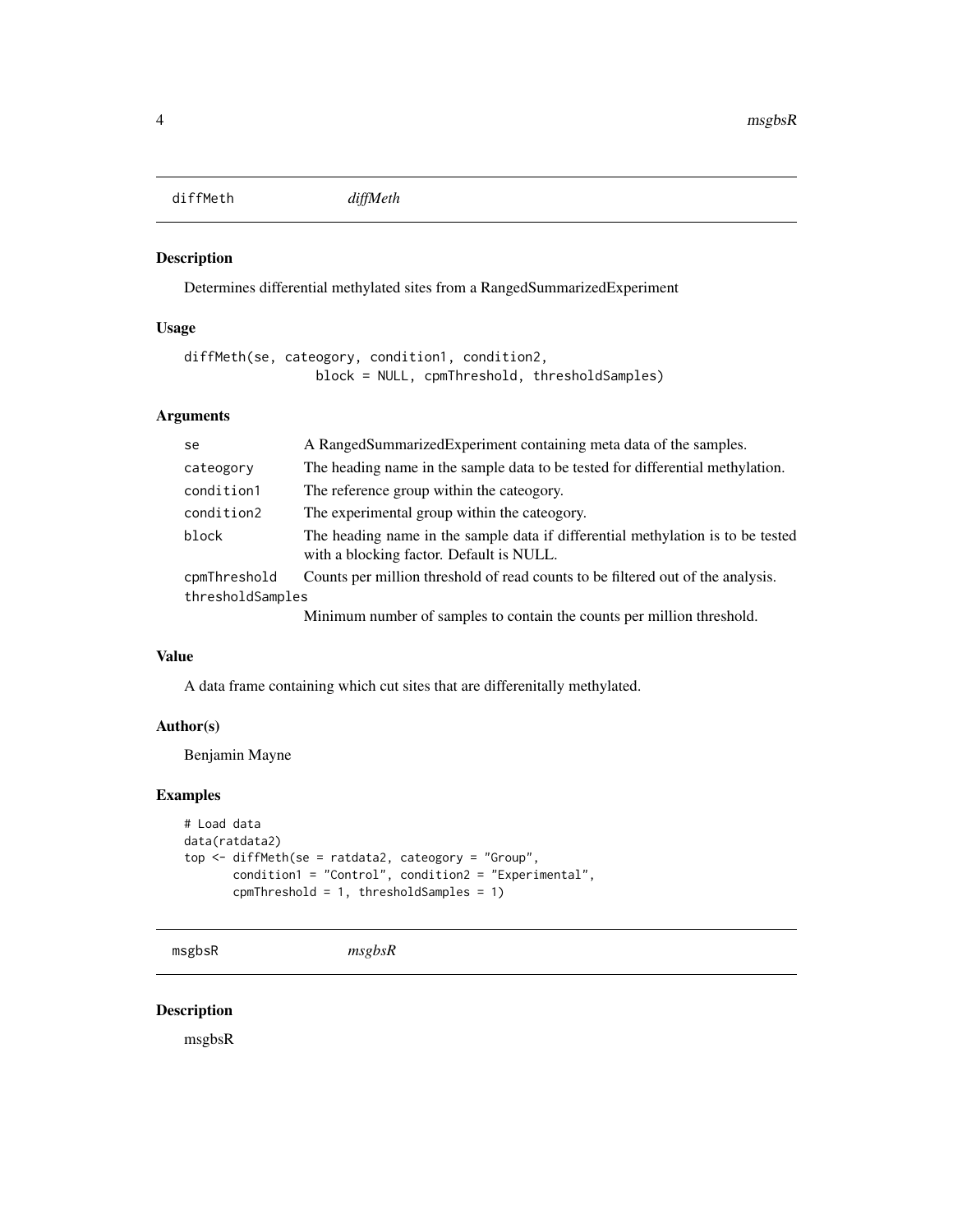<span id="page-4-0"></span>plotCircos *plotCircos*

#### Description

Plot a circos representing the cut site locations

#### Usage

```
plotCircos(cutSites, seqlengths, cutSite.colour, seqlengths.colour)
```
#### Arguments

| cutSites          | A GRanges object containing the locations of the cut sites to be plotted. |
|-------------------|---------------------------------------------------------------------------|
| seglengths        | An integer with the lengths of the chromosomes.                           |
|                   | cutSite.colour The colour of the cut sites.                               |
| seglengths.colour |                                                                           |
|                   | The colour of the chromosomes                                             |

#### Value

A circos plot showing the locations of the cut sites.

#### Author(s)

Benjamin Mayne

#### Examples

```
# load example cut site positions
data(cuts)
# Obtain the length of chromosome 20 in rn6
library(BSgenome.Rnorvegicus.UCSC.rn6)
chr20 <- seqlengths(BSgenome.Rnorvegicus.UCSC.rn6)["chr20"]
plotCircos(cutSites = cuts, seqlengths = chr20,
           cutSite.colour = "red", seqlengths.colour = "blue")
```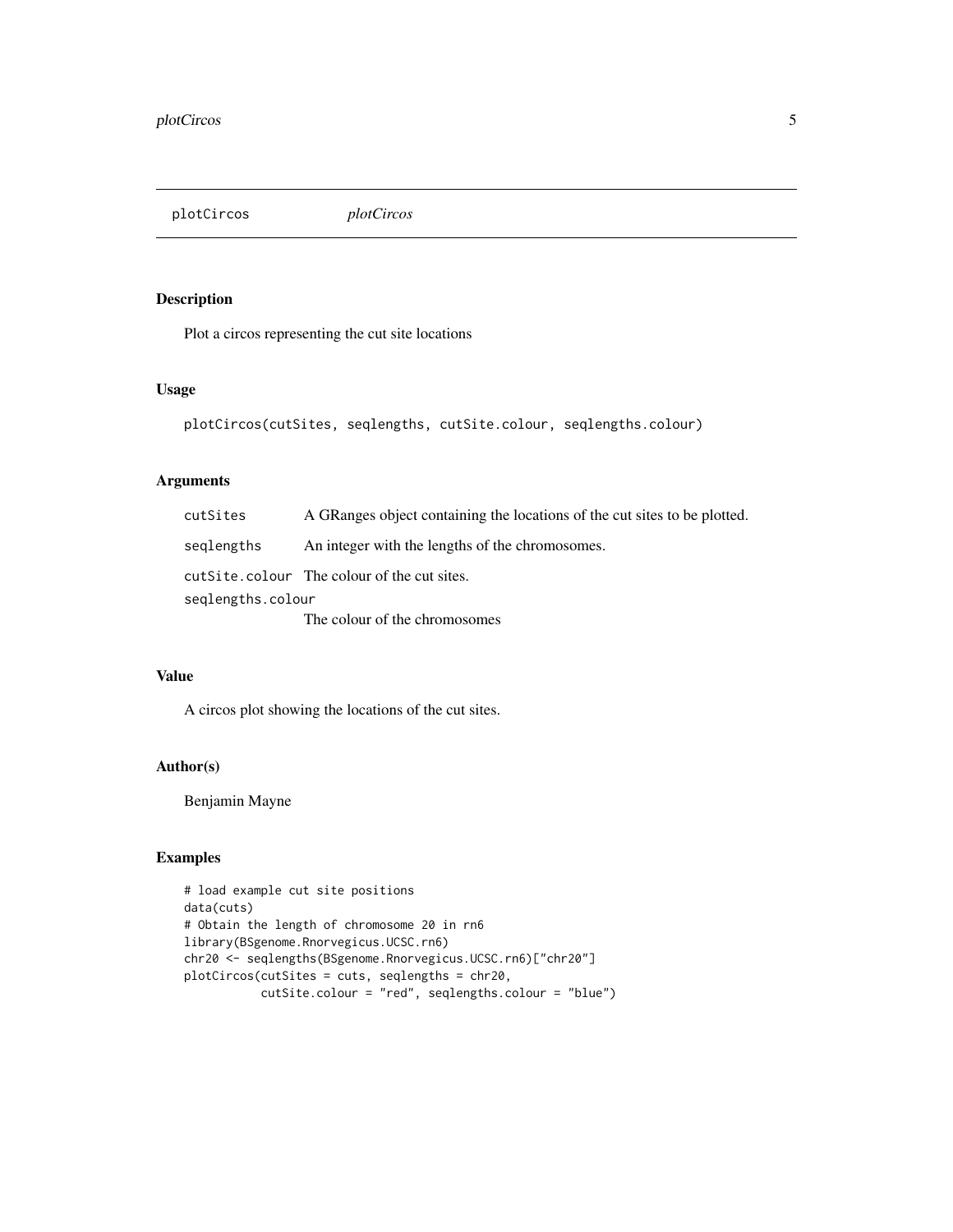<span id="page-5-0"></span>plotCounts *plotCounts*

#### Description

Plots the total number of reads vs total number of cut sites per sample

#### Usage

```
plotCounts(se, cateogory)
```
#### Arguments

| - se      | A Ranged Summarized Experiment containing meta data of the samples. |
|-----------|---------------------------------------------------------------------|
| cateogory | The heading name in the sample data to distinguish groups.          |

#### Value

Produces a plot showing the total number reads vs total number of cut sites per sample.

#### Author(s)

Benjamin Mayne

#### Examples

```
data(ratdata2)
plotCounts(se = ratdata2, cateogory = "Group")
```

| ratdata | Read counts of potential MspI cut sites from a MS-GBS experiment of |
|---------|---------------------------------------------------------------------|
|         | <i>prostates from rats</i>                                          |

#### Description

A RangedSummarizedExperiment containing read counts generated from a MS-GBS experiment using the restriction enzyme MspI, focusing on chromosome 20 of Rat.

#### Usage

```
data(ratdata)
```
#### Format

RangedSummarizedExperiment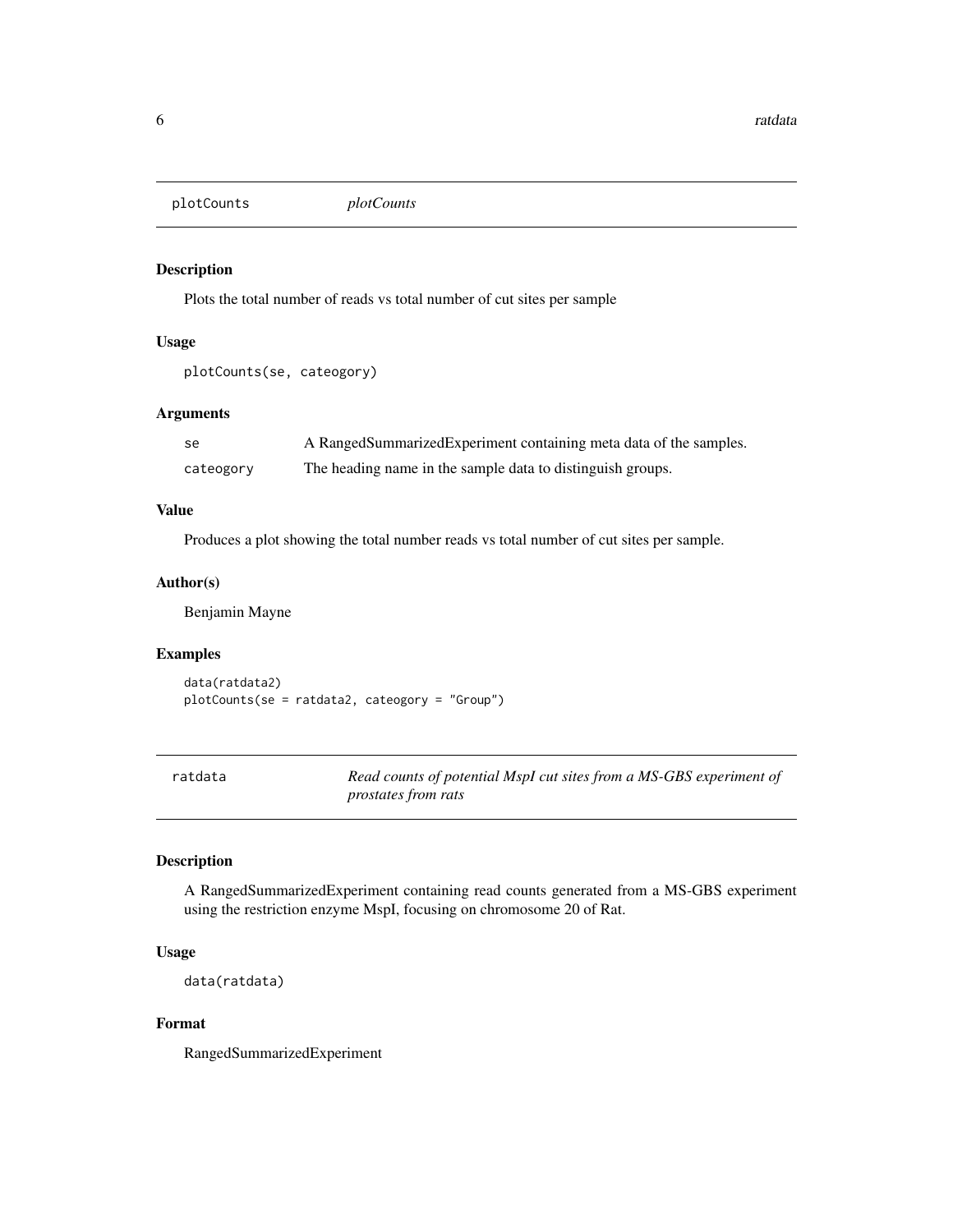#### <span id="page-6-0"></span>ratdata2 7 amateur 1999 - 1999 - 1999 - 1999 - 1999 - 1999 - 1999 - 1999 - 1999 - 1999 - 1999 - 1999 - 1999 - 1

#### Details

• ratdata A RangedSummarizedExperiment with 16047 potential MspI cut sites on chromosome 20 in Rat and six samples (3 Control and 3 Experimental).

This dataset contains six prostate samples from rats: 3 control and 3 experimental high fat diet.

#### Value

RangedSummarizedExperiment

ratdata2 *Read counts of correct MspI cut sites from a MS-GBS experiment of prostates from rats*

#### Description

A RangedSummarizedExperiment containing read counts generated from a MS-GBS experiment using the restriction enzyme MspI, focusing on chromosome 20 of Rat. The sites have been checked for the correct recognition site.

#### Usage

data(ratdata2)

#### Format

RangedSummarizedExperiment

#### Details

• ratdata2 A RangedSummarizedExperiment containing data for 13983 MspI cut sites on chromosome 20 in Rat and six samples (3 Control and 3 Experimental).

This dataset contains six prostate samples from rats: 3 control and 3 experimental high fat diet. The data can be used for differential methylation analyses.

#### Value

RangedSummarizedExperiment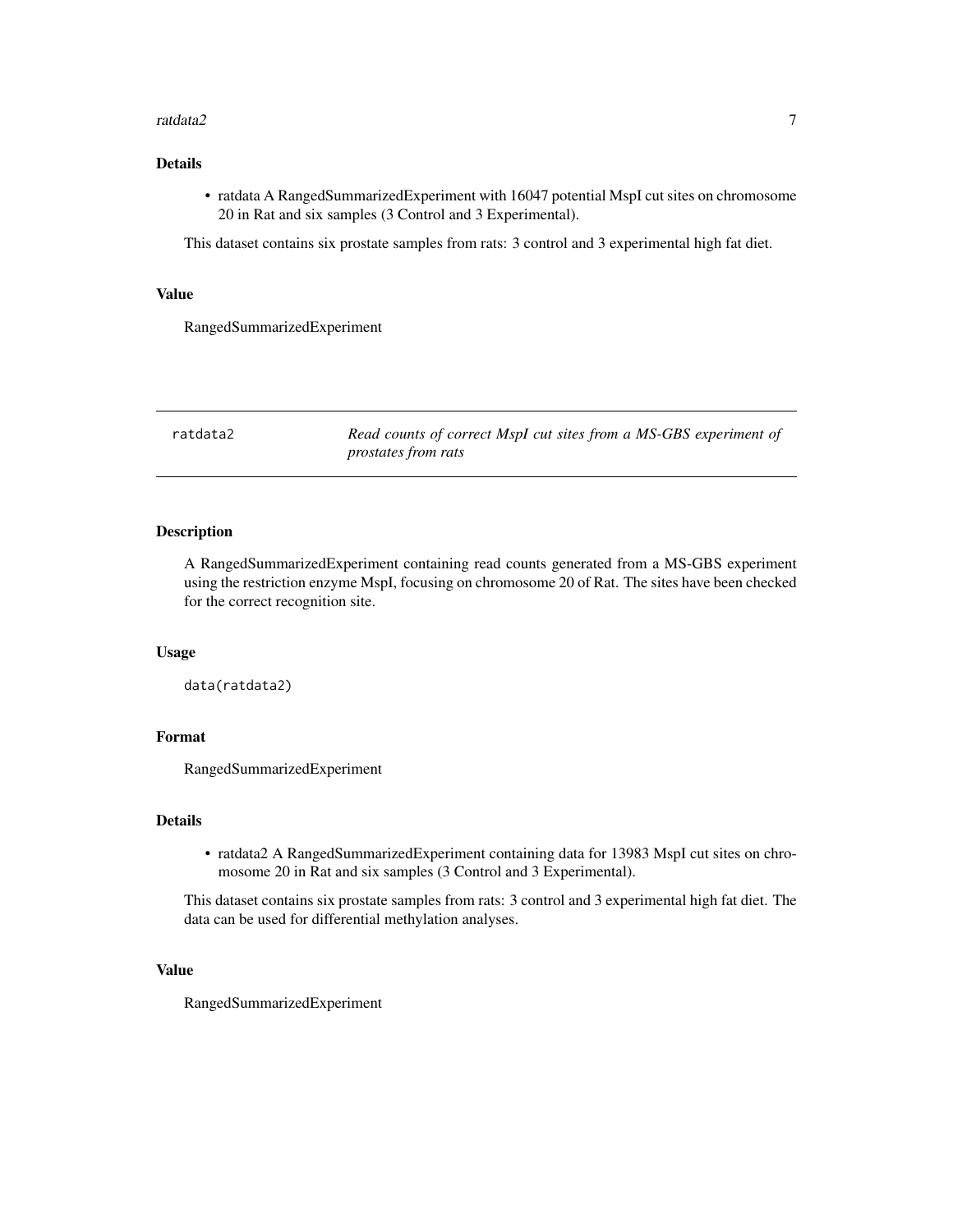<span id="page-7-0"></span>rawCounts *rawCounts*

#### Description

Imports the raw read counts from sorted and indexed bam file(s)

#### Usage

```
rawCounts(bamFilepath, threads = 1)
```
#### Arguments

| bamFilepath | The path to the location of the bam file(s).                 |
|-------------|--------------------------------------------------------------|
| threads     | The total number of usable threads to be used. Default is 1. |

#### Value

Produces a RangedSummarizedExperiment. Columns are samples and the rows are cut sites. The cut site IDs are in the format chr:position-position:strand.

#### Author(s)

Benjamin Mayne, Sam Buckberry

#### Examples

```
my_path <- system.file("extdata", package = "msgbsR")
my_data <- rawCounts(bamFilepath = my_path)
```